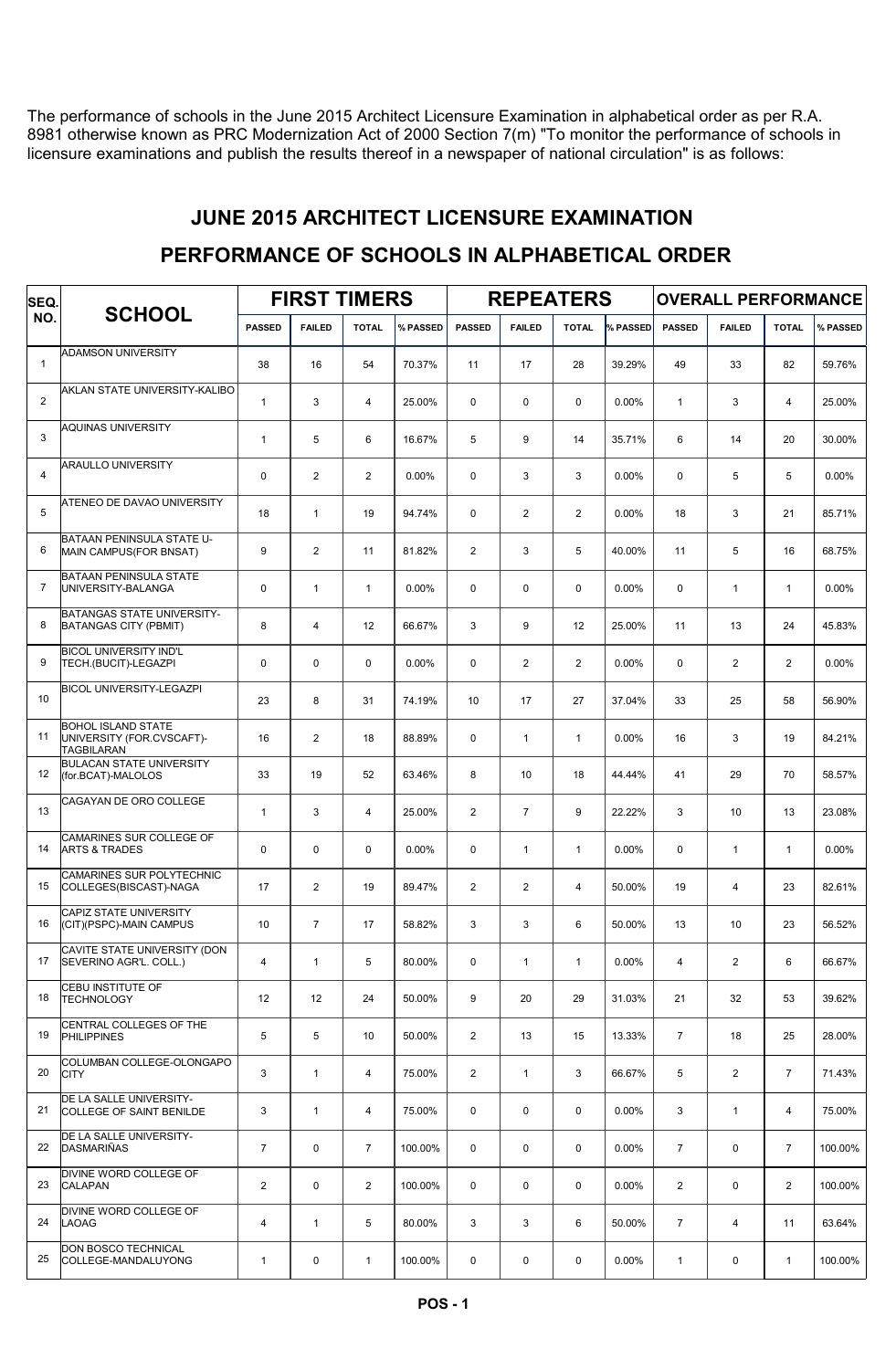## PERFORMANCE OF SCHOOLS IN ALPHABETICAL ORDER JUNE 2015 ARCHITECT LICENSURE EXAMINATION

| SEQ. |                                                                                     |                | <b>FIRST TIMERS</b> |                |          |                | <b>REPEATERS</b> |                |          | <b>OVERALL PERFORMANCE</b> |                 |                |          |  |
|------|-------------------------------------------------------------------------------------|----------------|---------------------|----------------|----------|----------------|------------------|----------------|----------|----------------------------|-----------------|----------------|----------|--|
| NO.  | <b>SCHOOL</b>                                                                       | <b>PASSED</b>  | <b>FAILED</b>       | <b>TOTAL</b>   | % PASSED | <b>PASSED</b>  | <b>FAILED</b>    | <b>TOTAL</b>   | % PASSED | <b>PASSED</b>              | <b>FAILED</b>   | <b>TOTAL</b>   | % PASSED |  |
| 26   | DON HONORIO VENTURA<br><b>TECHNOLOGICAL STATE</b><br><b>UNIVERSITY</b>              | 32             | 18                  | 50             | 64.00%   | $\overline{7}$ | 12               | 19             | 36.84%   | 39                         | 30              | 69             | 56.52%   |  |
| 27   | <b>EASTERN VISAYAS STATE</b><br>UNIVERSITY (for.L.I.T.)TACLOBAN                     | 16             | 8                   | 24             | 66.67%   | $\overline{4}$ | 9                | 13             | 30.77%   | 20                         | 17              | 37             | 54.05%   |  |
| 28   | EULOGIO (AMANG) RODRIGUEZ<br><b>INSTITUTE OF SCIENCE &amp;</b><br><b>TECHNOLOGY</b> | 3              | 5                   | 8              | 37.50%   | 3              | $\overline{7}$   | 10             | 30.00%   | 6                          | 12 <sup>°</sup> | 18             | 33.33%   |  |
| 29   | FAR EASTERN UNIVERSITY-<br><b>MANILA</b>                                            | 52             | 28                  | 80             | 65.00%   | 23             | 36               | 59             | 38.98%   | 75                         | 64              | 139            | 53.96%   |  |
| 30   | <b>FEATI UNIVERSITY</b>                                                             | 0              | $\mathbf{1}$        | $\mathbf{1}$   | 0.00%    | 2              | 3                | 5              | 40.00%   | $\overline{2}$             | 4               | 6              | 33.33%   |  |
| 31   | <b>FOUNDATION UNIVERSITY</b>                                                        | $\mathbf 0$    | $\mathbf 0$         | 0              | 0.00%    | $\mathbf 0$    | 3                | 3              | 0.00%    | 0                          | 3               | 3              | 0.00%    |  |
| 32   | HOLY ANGEL UNIVERSITY                                                               | 20             | $\overline{2}$      | 22             | 90.91%   | 2              | $\overline{7}$   | 9              | 22.22%   | 22                         | 9               | 31             | 70.97%   |  |
| 33   | ISABELA STATE UNIVERSITY-<br><b>ILAGAN</b>                                          | 3              | $\overline{2}$      | 5              | 60.00%   | $\mathbf{1}$   | 0                | $\mathbf{1}$   | 100.00%  | $\overline{4}$             | $\overline{2}$  | 6              | 66.67%   |  |
| 34   | LA CONSOLACION COLLEGE-<br><b>BACOLOD CITY</b>                                      | 16             | 11                  | 27             | 59.26%   | 12             | $\overline{7}$   | 19             | 63.16%   | 28                         | 18              | 46             | 60.87%   |  |
| 35   | LYCEUM NORTHWESTERN UNIV-<br><b>DAGUPAN CITY</b>                                    | $\overline{2}$ | 3                   | 5              | 40.00%   | $\overline{2}$ | 0                | $\overline{2}$ | 100.00%  | 4                          | 3               | $\overline{7}$ | 57.14%   |  |
| 36   | LYCEUM OF ILIGAN FOUNDATION                                                         | $\mathbf{1}$   | $\mathbf{1}$        | 2              | 50.00%   | $\mathbf{1}$   | $\mathbf{1}$     | $\overline{2}$ | 50.00%   | $\overline{2}$             | 2               | 4              | 50.00%   |  |
| 37   | MANUEL L. QUEZON UNIVERSITY                                                         | $\mathbf{1}$   | 3                   | 4              | 25.00%   | $\mathbf{1}$   | 6                | $\overline{7}$ | 14.29%   | $\overline{2}$             | 9               | 11             | 18.18%   |  |
| 38   | MANUEL S. ENVERGA UNIV.<br><b>FOUNDATION-LUCENA CITY</b>                            | 8              | 2                   | 10             | 80.00%   | $\mathbf{1}$   | 5                | 6              | 16.67%   | 9                          | $\overline{7}$  | 16             | 56.25%   |  |
| 39   | MAPUA INSTITUTE OF<br><b>TECHNOLOGY-MANILA</b>                                      | 13             | $\mathbf{1}$        | 14             | 92.86%   | $\overline{4}$ | 4                | 8              | 50.00%   | 17                         | 5               | 22             | 77.27%   |  |
| 40   | MINDANAO POLYTECHNIC STATE<br>COLLEGE (DMMMPSC)                                     | $\overline{2}$ | $\Omega$            | $\overline{2}$ | 100.00%  | $\Omega$       | 0                | $\mathbf 0$    | 0.00%    | 2                          | $\mathbf 0$     | $\overline{2}$ | 100.00%  |  |
| 41   | MINDANAO UNIVERSITY OF<br><b>SCIENCE &amp; TECHNOLOGY-CDO</b>                       | 6              | $\mathbf{1}$        | $\overline{7}$ | 85.71%   | $\overline{2}$ | $\mathbf{1}$     | 3              | 66.67%   | 8                          | 2               | 10             | 80.00%   |  |
| 42   | MINDANAO UNIVERSITY OF<br><b>SCIENCE AND TECHNOLOGY</b>                             | 0              | $\mathbf 0$         | 0              | 0.00%    | $\mathbf{1}$   | 0                | $\mathbf{1}$   | 100.00%  | $\mathbf{1}$               | 0               | $\mathbf{1}$   | 100.00%  |  |
| 43   | NATIONAL UNIVERSITY-MANILA                                                          | 5              | 5                   | 10             | 50.00%   | $\mathbf{1}$   | 10               | 11             | 9.09%    | 6                          | 15              | 21             | 28.57%   |  |
| 44   | NEGROS ORIENTAL STATE<br>UNIVERSITY (CVPC)-DUMAGUETE                                | 4              | $\mathbf{1}$        | 5              | 80.00%   | $\mathbf 0$    | $\mathbf{1}$     | $\mathbf{1}$   | 0.00%    | 4                          | 2               | 6              | 66.67%   |  |
| 45   | NORTHWESTERN UNIVERSITY                                                             | 6              | 3                   | 9              | 66.67%   | 2              | 5                | $\overline{7}$ | 28.57%   | 8                          | 8               | 16             | 50.00%   |  |
| 46   | NOTRE DAME OF DADIANGAS<br>UNIVERSITY, INC                                          | $\mathbf{1}$   | $\mathbf 0$         | $\mathbf{1}$   | 100.00%  | $\mathbf 0$    | $\mathbf{1}$     | $\mathbf{1}$   | 0.00%    | $\mathbf{1}$               | $\mathbf{1}$    | $\overline{2}$ | 50.00%   |  |
| 47   | NOTRE DAME OF MARBEL<br><b>UNIVERSITY</b>                                           | 0              | $\mathbf 0$         | 0              | 0.00%    | 0              | $\overline{2}$   | $\overline{2}$ | 0.00%    | 0                          | 2               | $\overline{2}$ | $0.00\%$ |  |
| 48   | NUEVA ECIJA UNIVERSITY OF<br>SCIENCE & TECHNOLOGY-<br>CABANATUAN)                   | 3              | $\overline{7}$      | 10             | 30.00%   | $\mathbf{1}$   | 8                | 9              | 11.11%   | 4                          | 15              | 19             | 21.05%   |  |
| 49   | PALAWAN STATE UNIVERSITY-P.<br><b>PRINCESA</b>                                      | $\overline{2}$ | $\mathbf{1}$        | 3              | 66.67%   | $\mathbf 0$    | $\overline{2}$   | $\overline{2}$ | 0.00%    | $\overline{2}$             | 3               | 5              | 40.00%   |  |
| 50   | PAMANTASAN NG LUNGSOD NG<br><b>MAYNILA</b>                                          | 25             | 5                   | 30             | 83.33%   | $\overline{2}$ | $\mathbf{1}$     | 3              | 66.67%   | 27                         | 6               | 33             | 81.82%   |  |
| 51   | PANGASINAN STATE UNIVERSITY-<br><b>URDANETA</b>                                     | $\overline{2}$ | 0                   | $\overline{2}$ | 100.00%  | 0              | 0                | $\mathbf 0$    | 0.00%    | $\overline{2}$             | 0               | $\overline{2}$ | 100.00%  |  |
| 52   | POLYTECHNIC UNIVERSITY OF<br>THE PHILIPPINES-MAIN-STA. MESA                         | 24             | 6                   | 30             | 80.00%   | $\overline{4}$ | 4                | 8              | 50.00%   | 28                         | 10 <sup>°</sup> | 38             | 73.68%   |  |
| 53   | RIZAL TECHNOLOGICAL<br><b>UNIVERSITY</b>                                            | 3              | 3                   | 6              | 50.00%   | 3              | $\mathbf{1}$     | 4              | 75.00%   | 6                          | $\overline{4}$  | 10             | 60.00%   |  |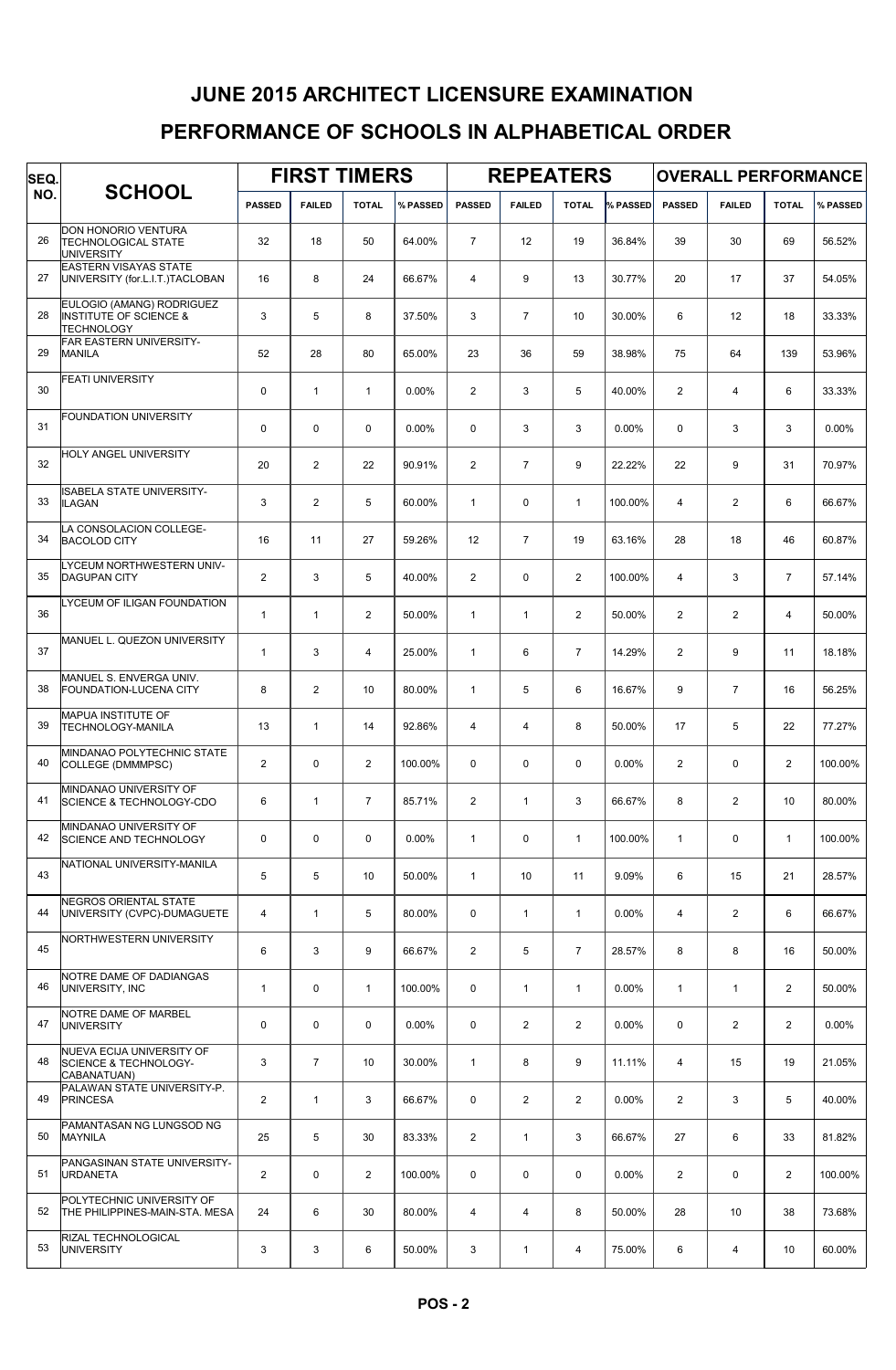# JUNE 2015 ARCHITECT LICENSURE EXAMINATION

### PERFORMANCE OF SCHOOLS IN ALPHABETICAL ORDER

| SEQ. |                                                             | <b>FIRST TIMERS</b> |                |                         |          |                | <b>REPEATERS</b> |                |          | <b>OVERALL PERFORMANCE</b> |                |              |          |  |
|------|-------------------------------------------------------------|---------------------|----------------|-------------------------|----------|----------------|------------------|----------------|----------|----------------------------|----------------|--------------|----------|--|
| NO.  | <b>SCHOOL</b>                                               | <b>PASSED</b>       | <b>FAILED</b>  | <b>TOTAL</b>            | % PASSED | <b>PASSED</b>  | <b>FAILED</b>    | <b>TOTAL</b>   | % PASSED | <b>PASSED</b>              | <b>FAILED</b>  | <b>TOTAL</b> | % PASSED |  |
| 54   | SAINT JOSEPH INSTITUTE OF<br><b>TECHNOLOGY</b>              | $\mathbf{1}$        | $\Omega$       | $\mathbf{1}$            | 100.00%  | 3              | $\overline{2}$   | 5              | 60.00%   | $\overline{4}$             | $\overline{2}$ | 6            | 66.67%   |  |
| 55   | SAINT LOUIS COLLEGE OF SAN<br>FERNANDO                      | $\overline{4}$      | $\overline{2}$ | 6                       | 66.67%   | $\mathbf 0$    | $\mathbf 0$      | $\mathbf 0$    | 0.00%    | 4                          | $\overline{2}$ | 6            | 66.67%   |  |
| 56   | <b>SAINT LOUIS UNIVERSITY</b>                               | 25                  | 6              | 31                      | 80.65%   | 6              | $\mathbf{1}$     | $\overline{7}$ | 85.71%   | 31                         | $\overline{7}$ | 38           | 81.58%   |  |
| 57   | <b>SAINT MARY'S UNIVERSITY</b>                              | 5                   | 3              | 8                       | 62.50%   | $\mathbf{1}$   | $\mathbf{1}$     | $\overline{2}$ | 50.00%   | 6                          | $\overline{4}$ | 10           | 60.00%   |  |
| 58   | SORSOGON STATE COLLEGE-<br>SORSOGON                         | $\overline{7}$      | 5              | 12                      | 58.33%   | 1              | 5                | 6              | 16.67%   | 8                          | 10             | 18           | 44.44%   |  |
| 59   | SURIGAO EDUCATION CENTER                                    | $\mathbf 0$         | 4              | $\overline{4}$          | 0.00%    | $\mathbf{2}$   | $\overline{2}$   | $\overline{4}$ | 50.00%   | $\overline{2}$             | 6              | 8            | 25.00%   |  |
| 60   | <b>TARLAC STATE UNIVERSITY</b><br>(TARLAC COLLEGE OF TECH.) | 9                   | $\overline{4}$ | 13                      | 69.23%   | $\overline{2}$ | 6                | 8              | 25.00%   | 11                         | 10             | 21           | 52.38%   |  |
| 61   | TECHNOLOGICAL INSTITUTE OF<br>THE PHILIPPINES-MANILA        | 10                  | 9              | 19                      | 52.63%   | 6              | 20               | 26             | 23.08%   | 16                         | 29             | 45           | 35.56%   |  |
| 62   | TECHNOLOGICAL INSTITUTE OF<br>THE PHILIPPINES-QUEZON CITY   | 18                  | 14             | 32                      | 56.25%   | $\overline{4}$ | 22               | 26             | 15.38%   | 22                         | 36             | 58           | 37.93%   |  |
| 63   | TECHNOLOGICAL UNIVERSITY OF<br>THE PHILIPPINES-MANILA       | 21                  | 5              | 26                      | 80.77%   | $\mathbf{1}$   | 5                | 6              | 16.67%   | 22                         | 10             | 32           | 68.75%   |  |
| 64   | UNIVERSITY OF ANTIQUE-SIBALOM                               | 5                   | 3              | 8                       | 62.50%   | $\mathbf{1}$   | $\mathbf 0$      | $\mathbf{1}$   | 100.00%  | 6                          | 3              | 9            | 66.67%   |  |
| 65   | UNIVERSITY OF BAGUIO                                        | $\overline{4}$      | $\mathbf{1}$   | 5                       | 80.00%   | 3              | $\mathbf 0$      | 3              | 100.00%  | $\overline{7}$             | $\mathbf{1}$   | 8            | 87.50%   |  |
| 66   | UNIVERSITY OF BOHOL                                         | $\mathbf 0$         | 3              | 3                       | 0.00%    | 3              | 11               | 14             | 21.43%   | 3                          | 14             | 17           | 17.65%   |  |
| 67   | UNIVERSITY OF LA SALETTE-<br><b>SANTIAGO</b>                | $\overline{2}$      | $\overline{2}$ | $\overline{4}$          | 50.00%   | $\mathbf{1}$   | $\mathbf 0$      | $\mathbf{1}$   | 100.00%  | 3                          | $\overline{2}$ | 5            | 60.00%   |  |
| 68   | UNIVERSITY OF LUZON (LUZON<br>COLL.)                        | $\mathbf{1}$        | 5              | 6                       | 16.67%   | $\mathbf{2}$   | 9                | 11             | 18.18%   | 3                          | 14             | 17           | 17.65%   |  |
| 69   | UNIVERSITY OF MINDANAO-<br><b>DAVAO CITY</b>                | 20                  | 5              | 25                      | 80.00%   | 5              | 8                | 13             | 38.46%   | 25                         | 13             | 38           | 65.79%   |  |
| 70   | UNIVERSITY OF NORTHEASTERN<br><b>PHILIPPINES</b>            | $\mathbf 0$         | $\overline{2}$ | $\overline{\mathbf{c}}$ | 0.00%    | 0              | $\overline{2}$   | $\overline{2}$ | 0.00%    | 0                          | 4              | 4            | 0.00%    |  |
| 71   | UNIVERSITY OF NORTHERN<br>PHILIPPINES-VIGAN                 | 10                  | 4              | 14                      | 71.43%   | 0              | $\mathsf 0$      | $\mathbf 0$    | 0.00%    | 10                         | 4              | 14           | 71.43%   |  |
| 72   | UNIVERSITY OF NUEVA CACERES                                 | 6                   | $\mathbf 0$    | 6                       | 100.00%  | 0              | $\overline{2}$   | $\overline{2}$ | 0.00%    | 6                          | $\mathbf{2}$   | 8            | 75.00%   |  |
| 73   | UNIVERSITY OF PANGASINAN                                    | $\overline{7}$      | 10             | 17                      | 41.18%   | $\mathbf{1}$   | 11               | 12             | 8.33%    | 8                          | 21             | 29           | 27.59%   |  |
| 74   | UNIVERSITY OF SAINT ANTHONY                                 | $\mathbf{1}$        | $\mathbf{1}$   | $\overline{2}$          | 50.00%   | $\mathbf 0$    | 3                | 3              | 0.00%    | $\mathbf{1}$               | $\overline{4}$ | 5            | 20.00%   |  |
| 75   | UNIVERSITY OF SAINT LOUIS-<br><b>TUGUEGARAO</b>             | 19                  | 4              | 23                      | 82.61%   | $\overline{2}$ | $\mathbf{1}$     | 3              | 66.67%   | 21                         | 5              | 26           | 80.77%   |  |
| 76   | UNIVERSITY OF SAN AGUSTIN                                   | 12                  | 4              | 16                      | 75.00%   | $\overline{7}$ | 4                | 11             | 63.64%   | 19                         | 8              | 27           | 70.37%   |  |
| 77   | UNIVERSITY OF SAN CARLOS                                    | 59                  | $\overline{7}$ | 66                      | 89.39%   | $\mathbf{2}$   | 3                | 5              | 40.00%   | 61                         | 10             | 71           | 85.92%   |  |
| 78   | UNIVERSITY OF SANTO TOMAS                                   | 178                 | 11             | 189                     | 94.18%   | 19             | 14               | 33             | 57.58%   | 197                        | 25             | 222          | 88.74%   |  |
| 79   | UNIVERSITY OF SOUTHERN<br><b>PHILIPPINES</b>                | $\overline{2}$      | $\overline{2}$ | 4                       | 50.00%   | $\mathbf{1}$   | $\mathbf{1}$     | $\overline{2}$ | 50.00%   | 3                          | 3              | 6            | 50.00%   |  |
| 80   | UNIVERSITY OF THE ASSUMPTION                                | $\overline{2}$      | 4              | 6                       | 33.33%   | $\mathbf{1}$   | $\overline{2}$   | 3              | 33.33%   | 3                          | 6              | 9            | 33.33%   |  |
| 81   | UNIVERSITY OF THE<br>CORDILLERAS (for.BAGUIO C.F.)          | 3                   | 0              | 3                       | 100.00%  | $\overline{2}$ | $\mathbf{1}$     | 3              | 66.67%   | 5                          | $\mathbf{1}$   | 6            | 83.33%   |  |